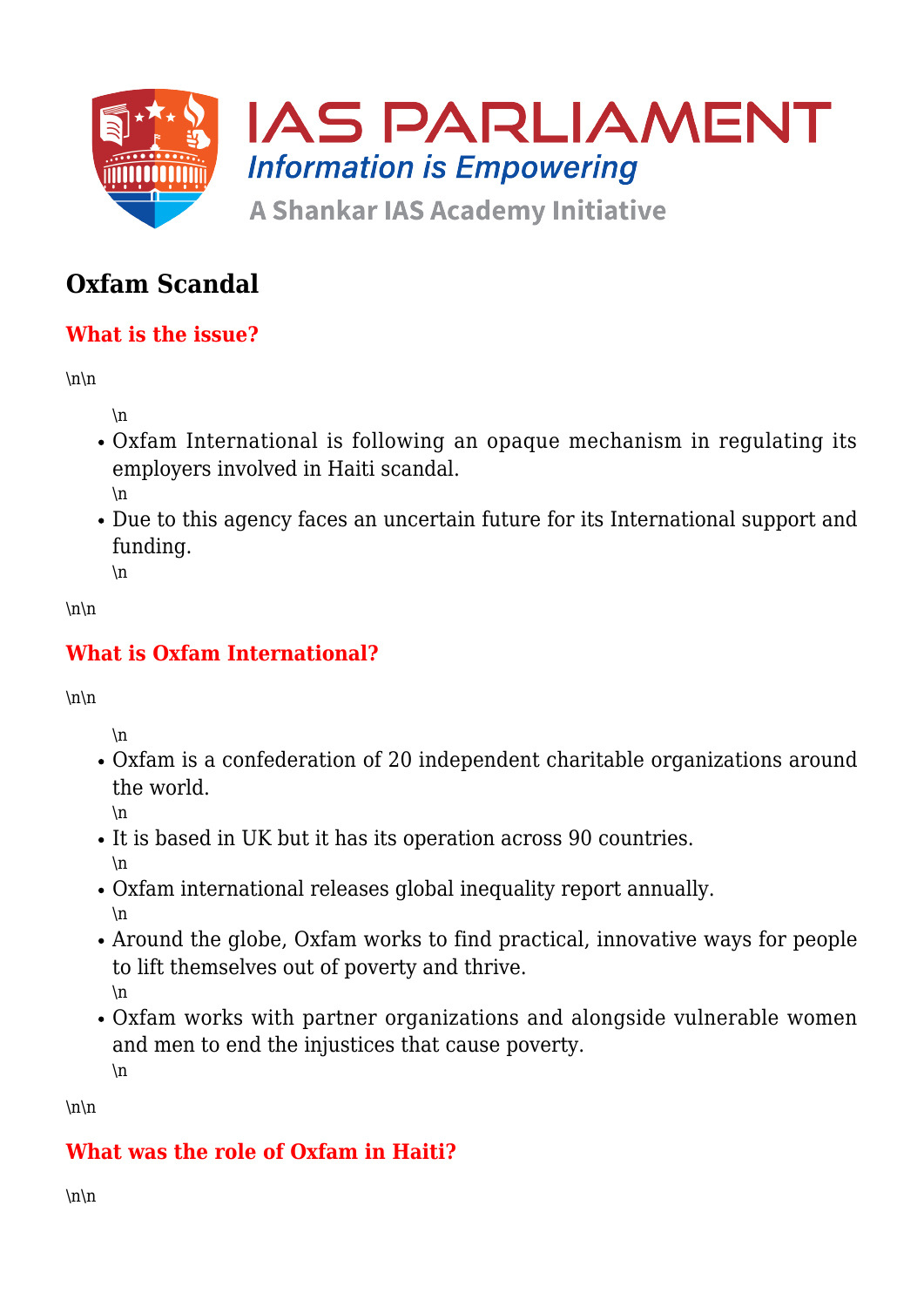\n

- In 2010, A 7.1 magnitude earthquake devastated the island of Haiti, killing over 220,000 and injuring over 30,000. \n
- During this disaster billions of dollars of aid poured in, with international aid organisations playing a pivotal role in the recovery and relief effort. \n
- Among those to take a lead role was Oxfam, the Oxford-based charity, which had a Rs.629 crore fund for its relief efforts in the country. \n

**USA ED** worldatlas rus. Gulf of Mexico Miam Rahamas Atlantic Ocean Havana **C**GraphicMa CARIBBEAN Movico Haiti San Juan **Tamaica** Kingston Caribbean Sea Dominics **Honduras** Centro **SE Lucia** 400 mi St. Vincent 400 km Trinidad — and<br>Tobago Atlantic **Ocean** Co<sup>1</sup> **SOUTH AMERICA** 

 $\ln\$ 

#### $\ln\$

# **What are the scandals of Oxfam?**

 $\ln\$ 

 $\ln$ 

- During the relief operations in Haiti many employees of Oxfam has indulged in sexual abuse on women and children as young as 14. \n
- It also emerged that one of the alleged perpetrators had faced allegations while working in Chad for Oxfam, but had still been assigned to Haiti following the earthquake \n
- Moreover, some of the men were able to get jobs at other organisations in contact with vulnerable people.

 $\ln$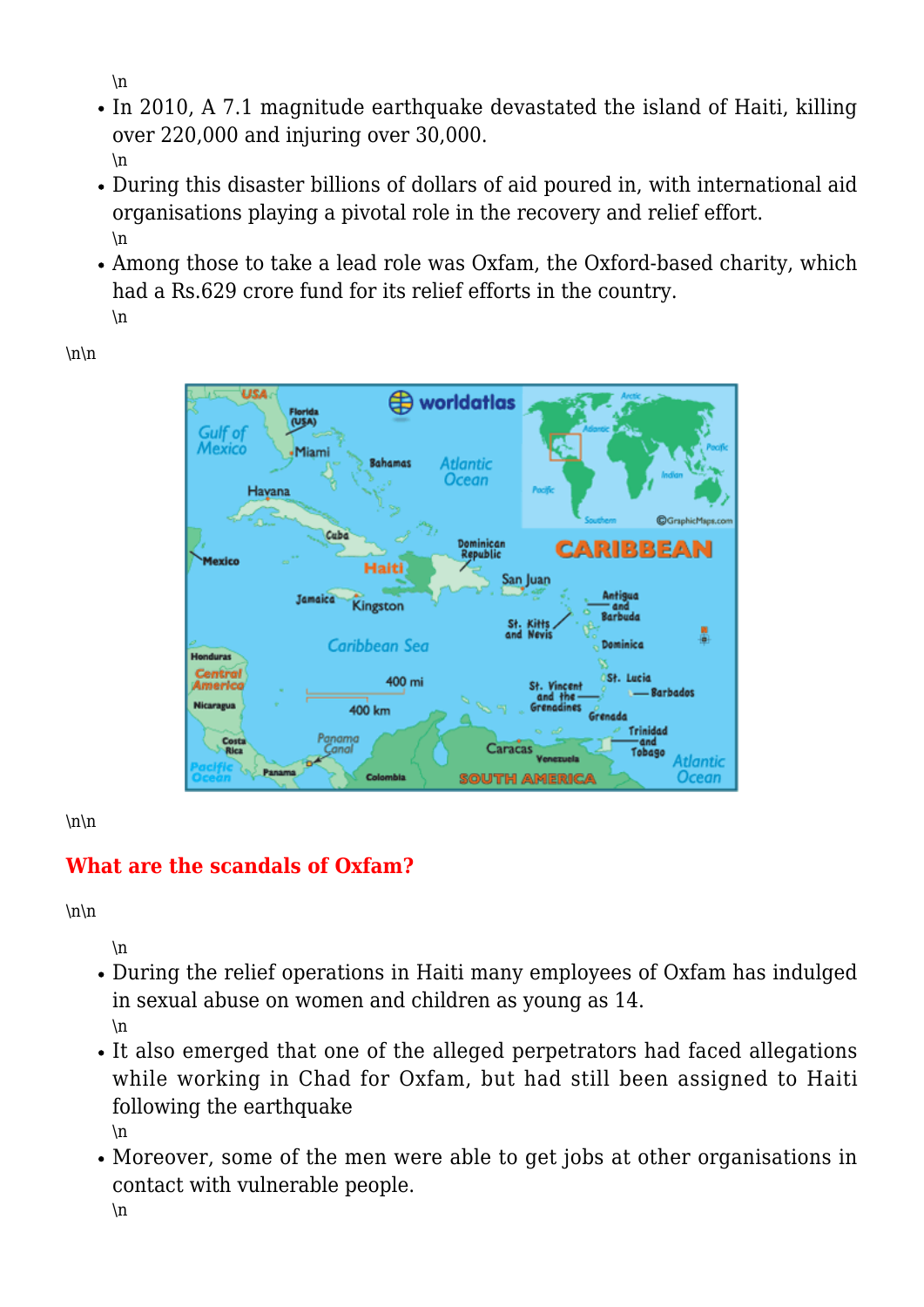UK's Charity Commission had failed to report incidents of sexual exploitation and abuse and that the scale of abuse was likely to be far wider than was being reported to Oxfam.

 $\ln$ 

# **What are the actions taken in this regard?**

 $\ln\$ 

 $\ln\$ 

\n

- The scandal has already triggered the resignation of the charity's deputy head, while corporate sponsors are urgently seeking clarity on the situation. \n
- The charity had allowed three senior male staff to resign following an inquiry into sexual transgression, and fired four others for gross misconduct and bullying.
	- $\ln$
- RecentlyBritain's charity regulator the Charity Commission opened a statutory inquiry into Oxfam. \n
- This includes concerns that the charity had not "fully and frankly" disclosed materials about the allegations at the time.  $\ln$

 $\ln\$ 

# **What are the challenges in taking actions on Oxfam?**

 $\ln\$ 

\n

- Oxfam has a "strong policy framework" for protecting staff and beneficiaries from sexual exploitation and abuse. \n
- The Oxfam aid is being used by the beneficial nations to expand their trade and national interests, so they are hesitant to take any action against the charity.

\n

The Charity Commission and government departments of UK are not even ready to any disciplinary action against the organisation even within their territory.

\n

The charity is strongly backed by UK's political forces and no international proceedings has been initiated against the organisation. \n